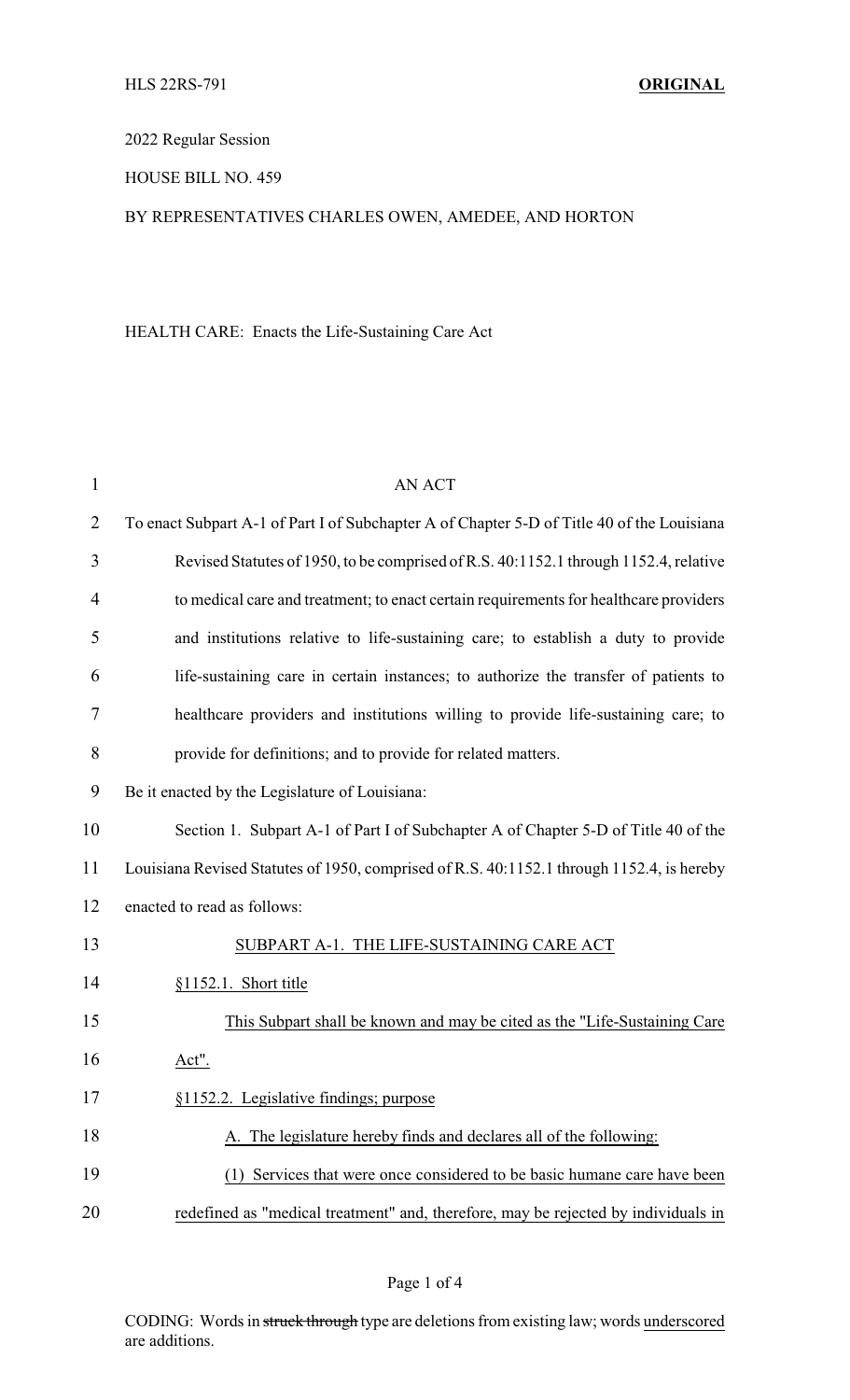| $\mathbf{1}$   | their advance planning documents or by their surrogates when they are incapacitated.       |
|----------------|--------------------------------------------------------------------------------------------|
| $\overline{2}$ | For example, food and water supplied through a feeding tube has been redefined by          |
| 3              | some in the medical community as "medical treatment", with the term "artificial            |
| 4              | nutrition" coined to analogize the process to treatment of a condition rather than care    |
| 5              | for a human being.                                                                         |
| 6              | In some circumstances, life-sustaining care may be withheld or<br>(2)                      |
| 7              | withdrawn at the discretion of healthcare providers or healthcare institutions.            |
| 8              | The American Medical Association, which defines "life-sustaining<br>(3)                    |
| 9              | treatment" as including but not limited to mechanical ventilation, renal dialysis,         |
| 10             | chemotherapy, antibiotics, artificial nutrition, and artificial hydration, has stated that |
| 11             | even if a patient is not terminally ill or permanently unconscious, it is not unethical    |
| 12             | to discontinue all means of life-sustaining medical treatment in accordance with a         |
| 13             | proper substituted judgment or best interests analysis.                                    |
| 14             | (4) Patients whose desire for life-sustaining care is refused by a healthcare              |
| 15             | provider benefit from laws requiring the provision of life-sustaining care pending         |
| 16             | transfer to a willing provider or institution.                                             |
| 17             | The purpose of this Subpart is to require any healthcare provider or<br><b>B.</b>          |
| 18             | institution that declines to honor a request by a patient, or the legal representative of  |
| 19             | a patient, for the provision or continuation of life-sustaining care to provide            |
| 20             | continuing life-sustaining care to the patient until a transfer can be effected, and to    |
| 21             | make reasonable efforts to assist in the transfer of the patient to a willing healthcare   |
| 22             | provider or healthcare institution.                                                        |
| 23             | §1152.3. Definitions                                                                       |
| 24             | As used in this Subpart, the following terms have the meaning ascribed in this             |
| 25             | Section:                                                                                   |
| 26             | "Healthcare institution" means any public or private organization,<br>(1)                  |
| 27             | corporation, partnership, sole proprietorship, association, agency, network, joint         |
| 28             | venture, or other entity that is involved in providing healthcare services, including      |
| 29             | but not limited to hospitals, clinics, medical centers, ambulatory surgical centers,       |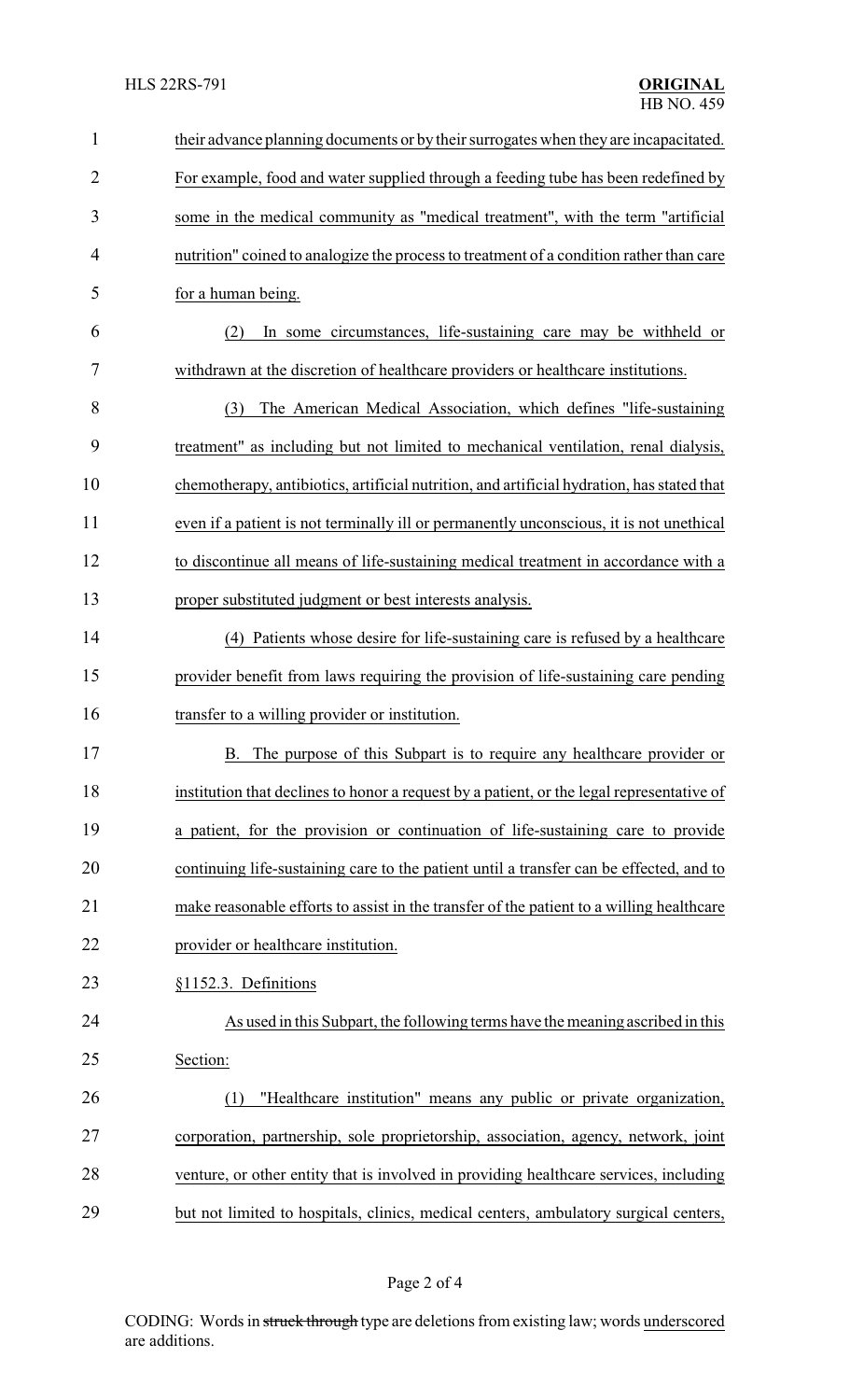| $\mathbf{1}$   | private physician's offices, nursing homes, or other institutions or locations wherein       |  |  |
|----------------|----------------------------------------------------------------------------------------------|--|--|
| $\overline{2}$ | healthcare services are provided to any person.                                              |  |  |
| 3              | (2) "Healthcare provider" means any individual who may be asked to                           |  |  |
| 4              | participate in any way in a healthcare service, including, but not limited to a              |  |  |
| 5              | physician, physician assistant, nurse, nurse aide, medical assistant, hospital               |  |  |
| 6              | employee, clinic employee, nursing home employee, or any other person who                    |  |  |
| 7              | furnishes or assists in the furnishing of healthcare services.                               |  |  |
| 8              | (3) "Legal representative" means a legal guardian or a legally appointed                     |  |  |
| 9              | substitute decision-maker who is authorized to act on behalf of a patient.                   |  |  |
| 10             | (4) "Life-sustaining care" means health care including but not limited to                    |  |  |
| 11             | mechanical ventilation, renal dialysis, chemotherapy, antibiotics, and nutrition and         |  |  |
| 12             | hydration that, in reasonable medical judgment, has a significant possibility of             |  |  |
| 13             | sustaining the life of a patient.                                                            |  |  |
| 14             | §1152.4. Duty to provide life-sustaining care                                                |  |  |
| 15             | A. If a patient, a legal representative of a patient, or an advance directive of             |  |  |
| 16             | a patient directs the provision or opposes the withdrawal of life-sustaining care that,      |  |  |
| 17             | in reasonable medical judgment, has a significant possibility of sustaining the life of      |  |  |
| 18             | a patient, a healthcare provider or healthcare institution shall ensure the provision or     |  |  |
| 19             | continuation of the directed life-sustaining care.                                           |  |  |
| 20             | B. A healthcare provider or healthcare institution that is unwilling to provide              |  |  |
| 21             | directed life-sustaining care pursuant to Subsection A of this Section may transfer          |  |  |
| 22             | the patient to another healthcare provider or healthcare institution capable of and          |  |  |
| 23             | willing to provide the directed life-sustaining care; however, the unwilling provider        |  |  |
| 24             | or institution shall ensure the provision of the directed life-sustaining care until the     |  |  |
| 25             | patient is transferred. Any transfer of a patient pursuant to the provisions of this         |  |  |
| 26             | Subsection shall be conducted promptly upon agreement by the receiving provider              |  |  |
| 27             | or institution to admit the patient.                                                         |  |  |
| 28             | Section 2. Any provision of this Act held to be invalid or unenforceable by its terms,       |  |  |
| 29             | or as applied to any person or circumstance, shall be construed so as to give it the maximum |  |  |